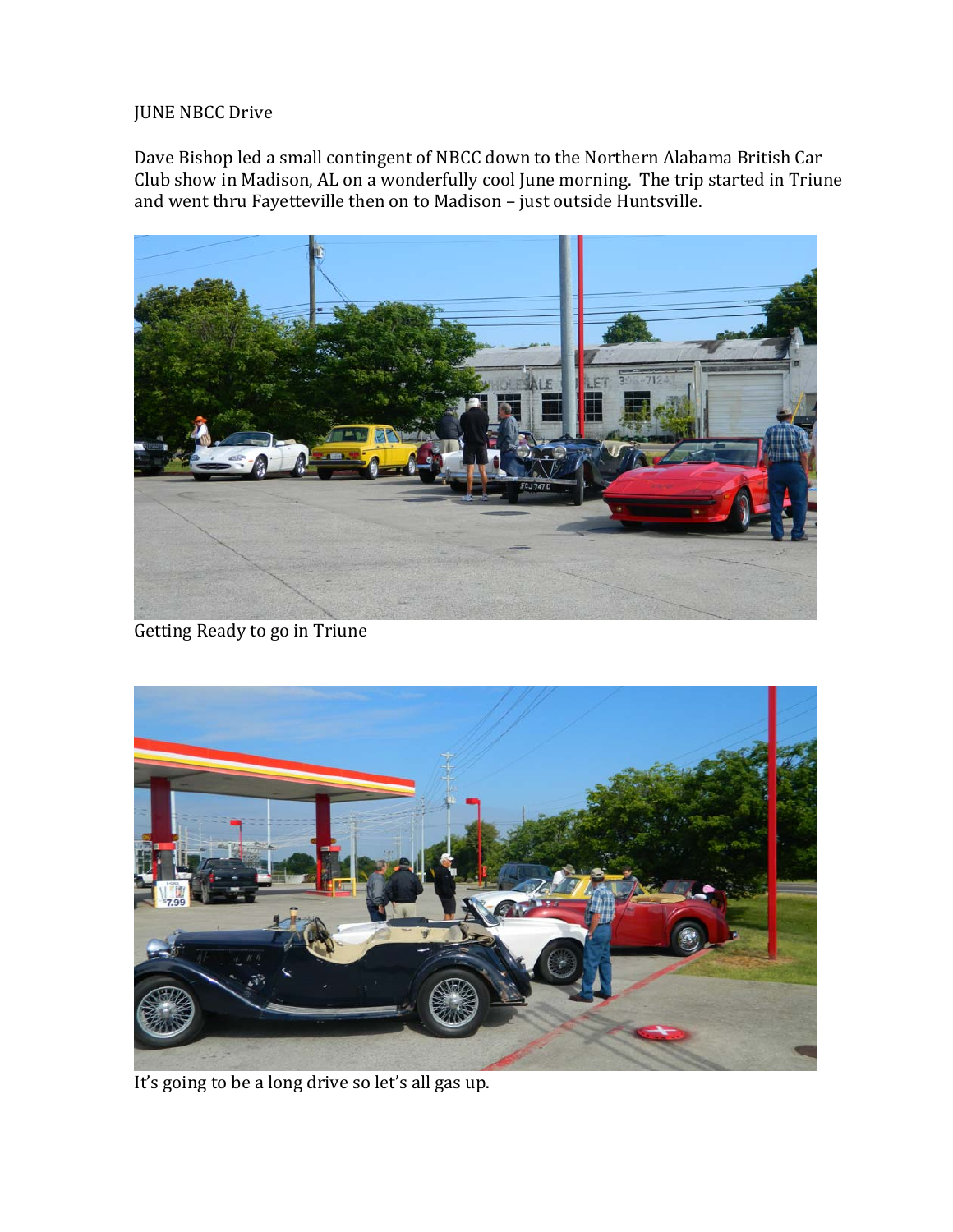

Lots of early morning cyclists on the road.



Is that a Riley with no wind screen. Somebody needed some protein for breakfast.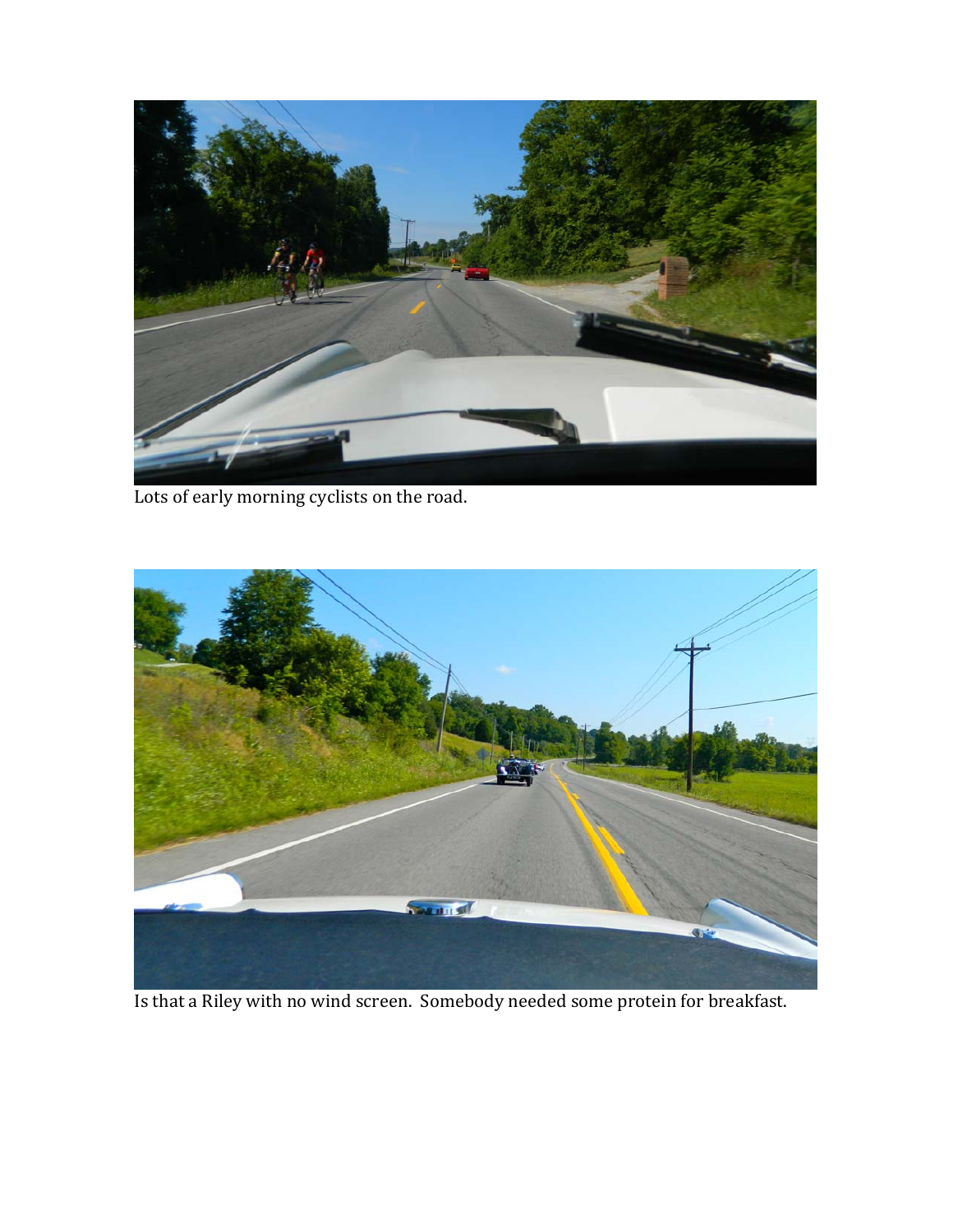Next stop was in Fayetteville for a cup of coffee and a sweet roll or two. The antique shops attracted a lot of attention and some stopped on the way home for a return visit.





Back on the road to Madison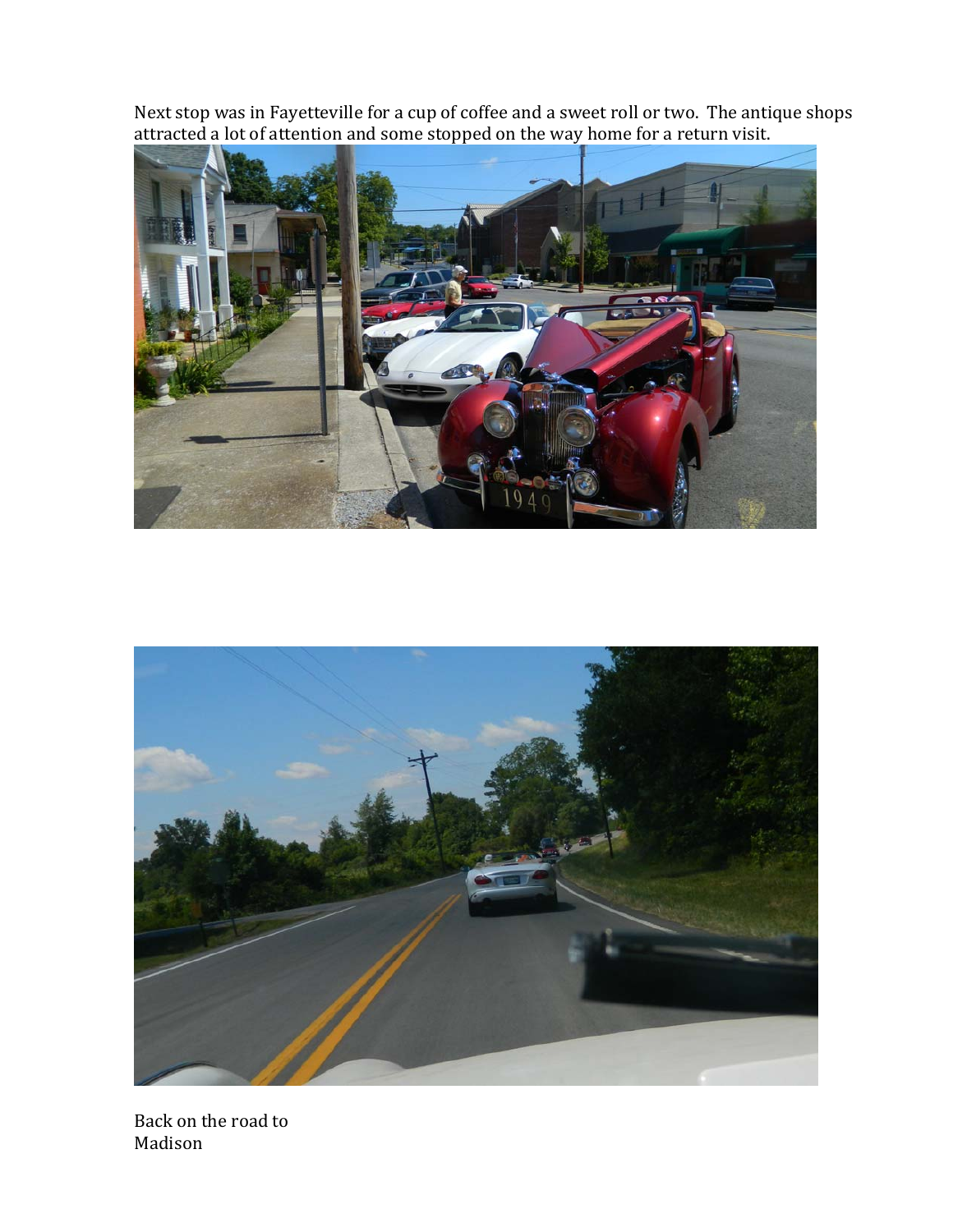

Making a turn



The show venue was great  $-$  in among the trees.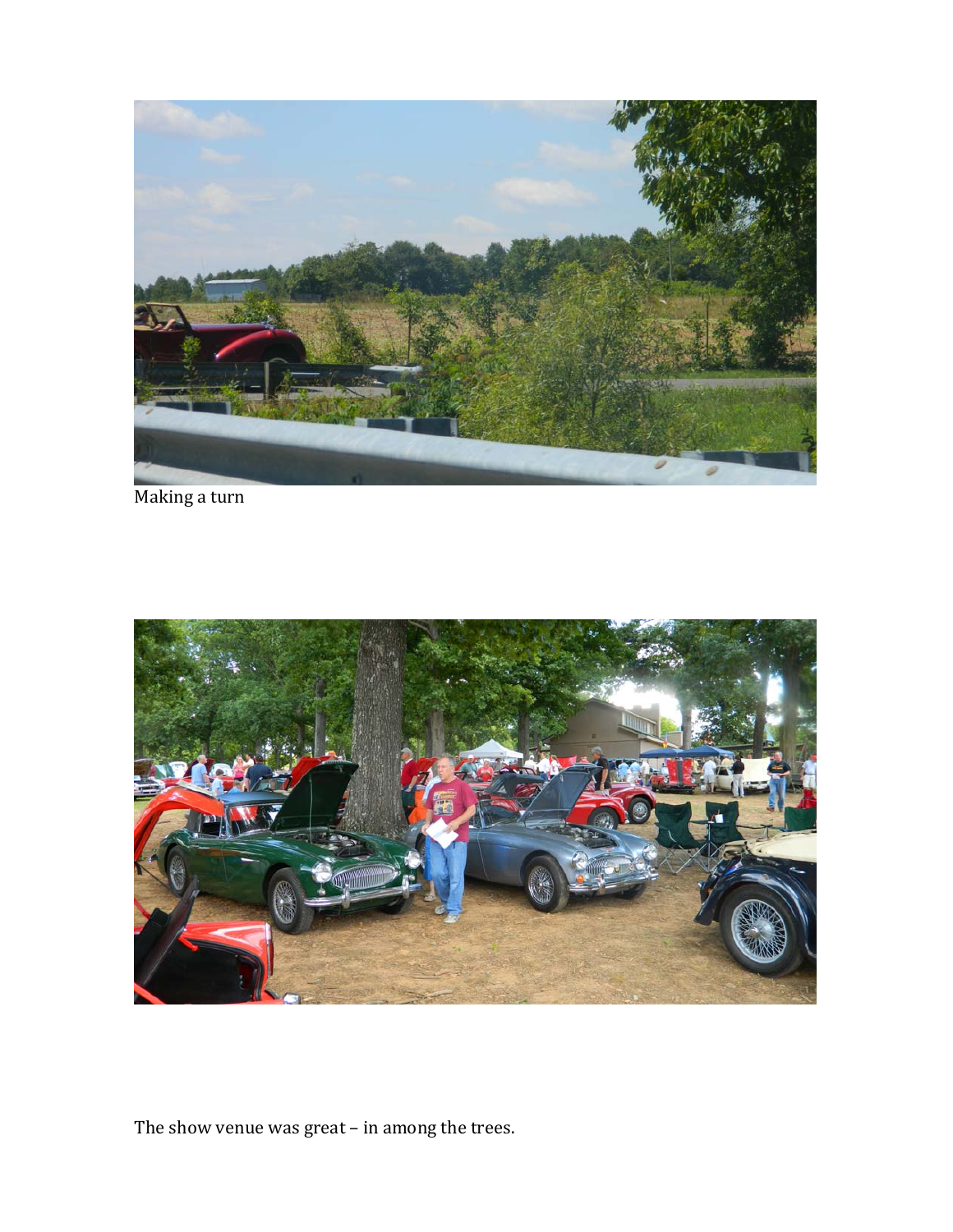

Great shade and a cool breeze on the hillside – someone said a "Chamber of Commerce Day" 



There were all types of cars. Here is a Ferrari and an Alpha Romeo

And the NBCC contingent did very well. - out of 6 cars entered, four won their classes, one won the President's Award (picked out by the club president), the same one won the Diamond in the Rough Award, and one waltzed away with The Best of Show Award – here are the winners: